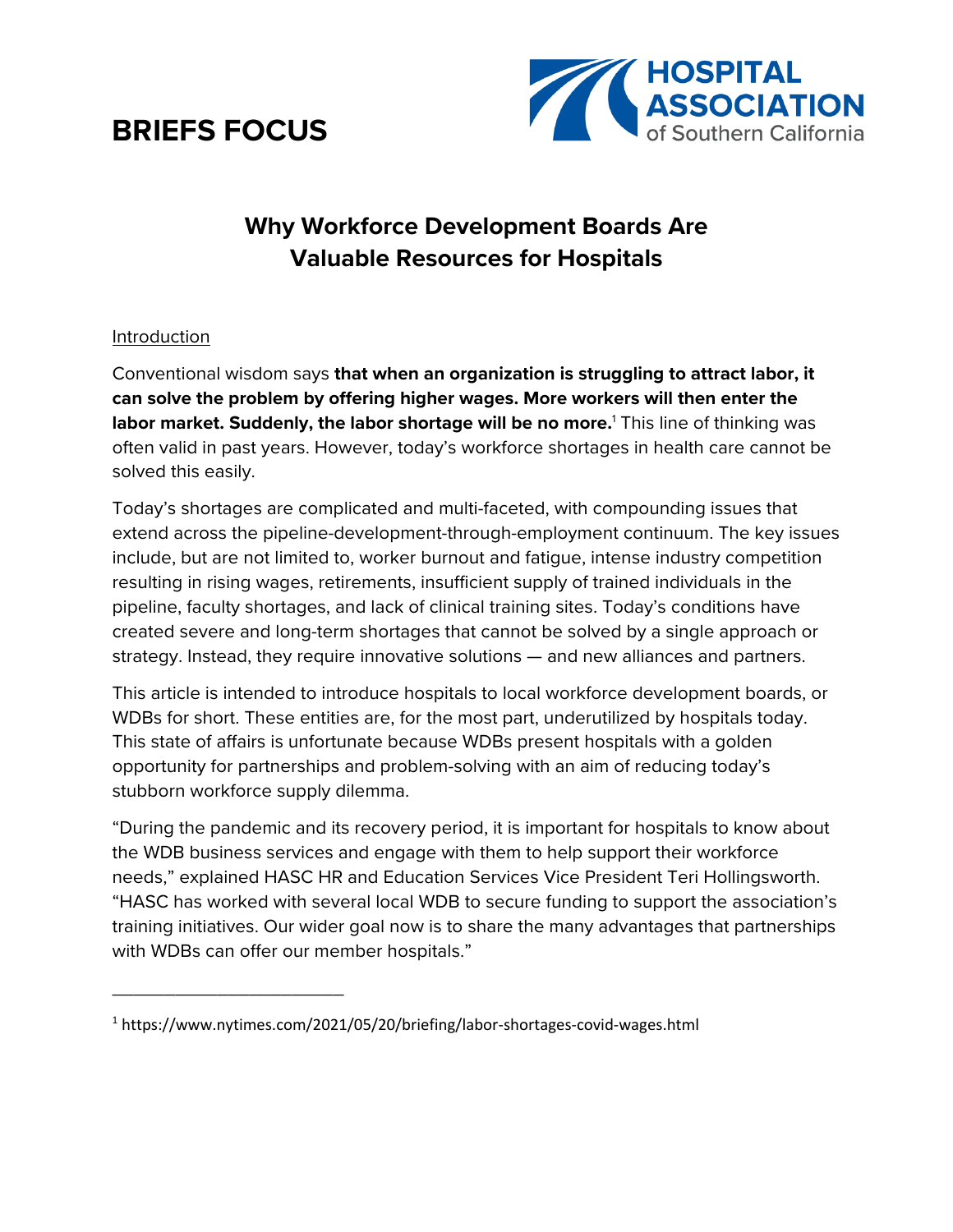#### What Are Workforce Development Boards?

The state's workforce development system consists of 49 local business-led workforce development boards, of which 14 are located in the HASC region (www.hasc.org/generalinformation/workforce-development-board-contact-information.). These boards work with the state and its elected officials to oversee the delivery of workforce services relevant to specific areas and their residents and businesses.

Each local board is responsible for providing oversight of the federal **Workforce Investment Opportunity Act (WIOA)** landmark legislation that is designed to strengthen and improve the nation's public workforce system and help Americans, including youth and those with significant barriers to employment, navigate toward high-quality jobs and help employers hire and retain skilled workers. Even though they share this responsibility, each board has its own charter and unique mission.

Each local board shares a set of business services that are available to employers **at no cost.** These include:

- **Customized Recruiting / Career Fairs / Hiring Events** Plan and host face-toface career, hiring, and other customized recruiting events for specific industries and businesses.
- **On-the-Job Training (OJT)** Assist employers in hiring and training new employees by subsidizing up to 75 percent of a new employee's wages for a period of time.
- **Human Resource Consulting Services** Provide employers with confidential Human Resources support and advice on employment related issues and all areas of employer-employee relations.
- **Hiring Assistance** Post available jobs openings on the CalJOBS online database, writing / reviewing job descriptions and employee handbooks, recruiting and screening candidates, and more.
- **Paid Work Experience / Internships** Provide job seekers with little-to-no work experience the opportunity to gain skills through hands-on learning at an employer worksite. The participant is compensated by the program, with no cost to the employer.
- **Shape Local Training** Provide opportunities for hospitals to discuss their training needs in roundtable discussions with community colleges and other training providers. This helps ensure that training providers are developing trainings that support employers' workforce needs.
- **Funding Partnerships –** Provide opportunities for employers to participate as partners in specific projects funded by state and federal grants. This can enable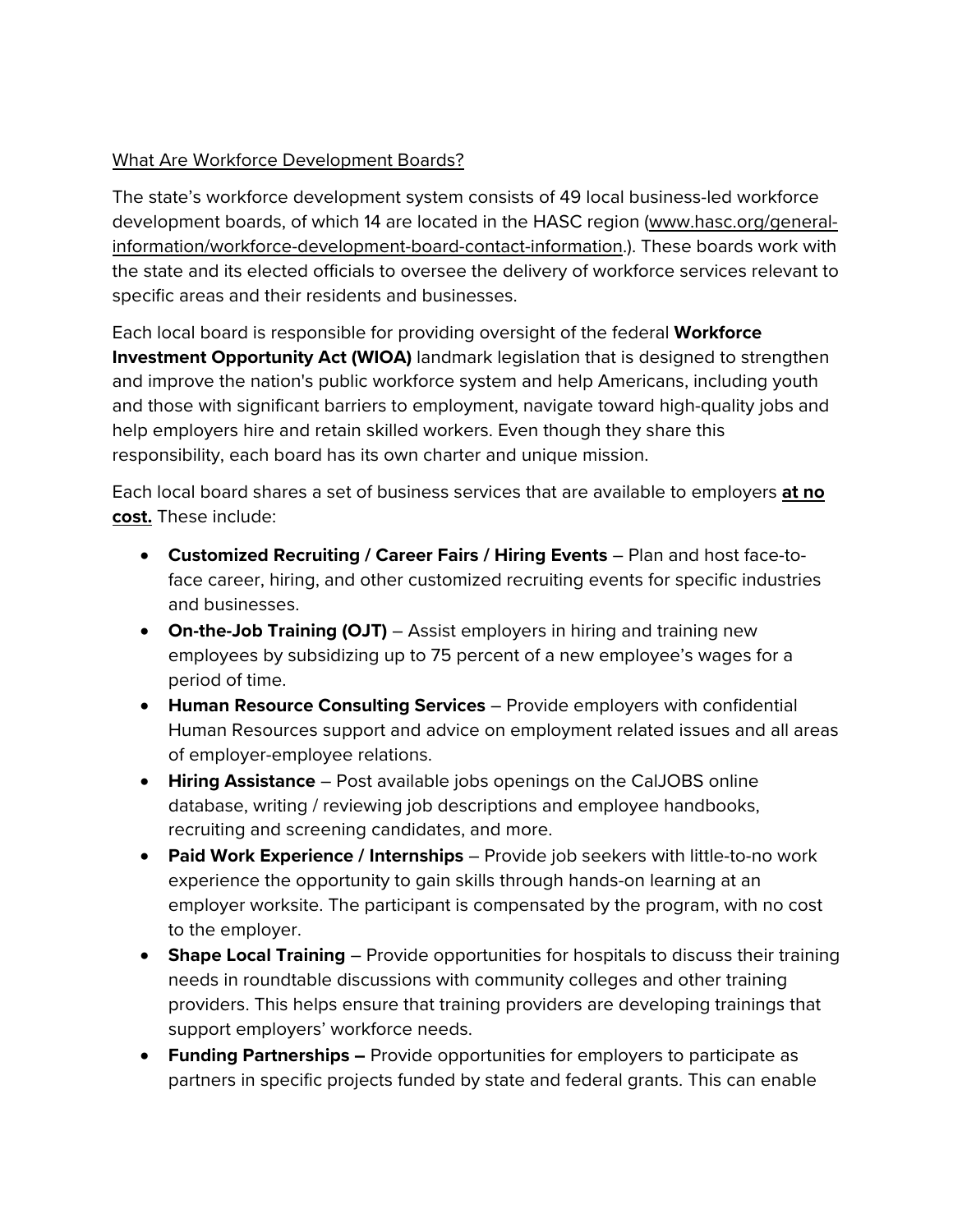employers to receive higher levels of funding than other channels and access greater levels of support from the WDB.

- **Labor Market Information (LMI)** Provide relocating or expanding employers with current and accurate labor market information regarding labor supply, wages, occupational projections, commuting patterns and the latest job figures.
- **Layoff Aversion** Support at-risk employees in advance of layoffs and / or closure to assess the needs of the company and deliver solutions to address the risk factors to stay in business and retain a skilled workforce.
- **Rapid Response Services** Assist employers / workers with resources that will assist exiting employees impacted by layoffs, business closures, and natural or other disasters. Provide on-site sessions to instruct on the process of applying for unemployment benefits, accessing programs that provide job search techniques, training opportunities and reemployment assistance.
- **Employment Training Panel Funding (ETP)** Assist employers in strengthening their competitive edge in the economy by providing funds to partially offset the cost of necessary job skills training. This performance-based program provides funds to employers for trainees who successfully complete training and are retained in good-paying jobs.
- **Opportunity Zones** Provide incentives to employers in economically-distressed communities that include preferential federal tax treatment or consideration for federal grants and programs.
- **New and Incumbent Worker Training (IWT)** Assist employers with creating customized training programs, including apprenticeship, to train new employees and upgrade the skill levels of current employees to enable businesses to remain competitive and promote from within.

# Why Engage With Local WDBs?

WDBs are demand-driven, have local control of the **federal money that comes through state agencies and are intended to address the business and employment needs within a region**. Representation on the Workforce Boards includes many stakeholders and partners throughout the system, including business, labor, adult education, vocational rehabilitation, local education and training providers and economic and community development agencies. The WDBs are a place of universal access, serving both job seekers and employers, and they manage the alignment and coordination of employment and training services and programs.

#### Examples of Engagement Between WDBs and Hospitals

# *Example #1: SELACO WDB Helps Hospitals With Recruitment and Hiring Efforts*

In 2004, the Southeast Los Angeles County Workforce Development Board (SELACO) began a partnership with a group of hospitals in Baldwin Park, Downey, Woodland Hills,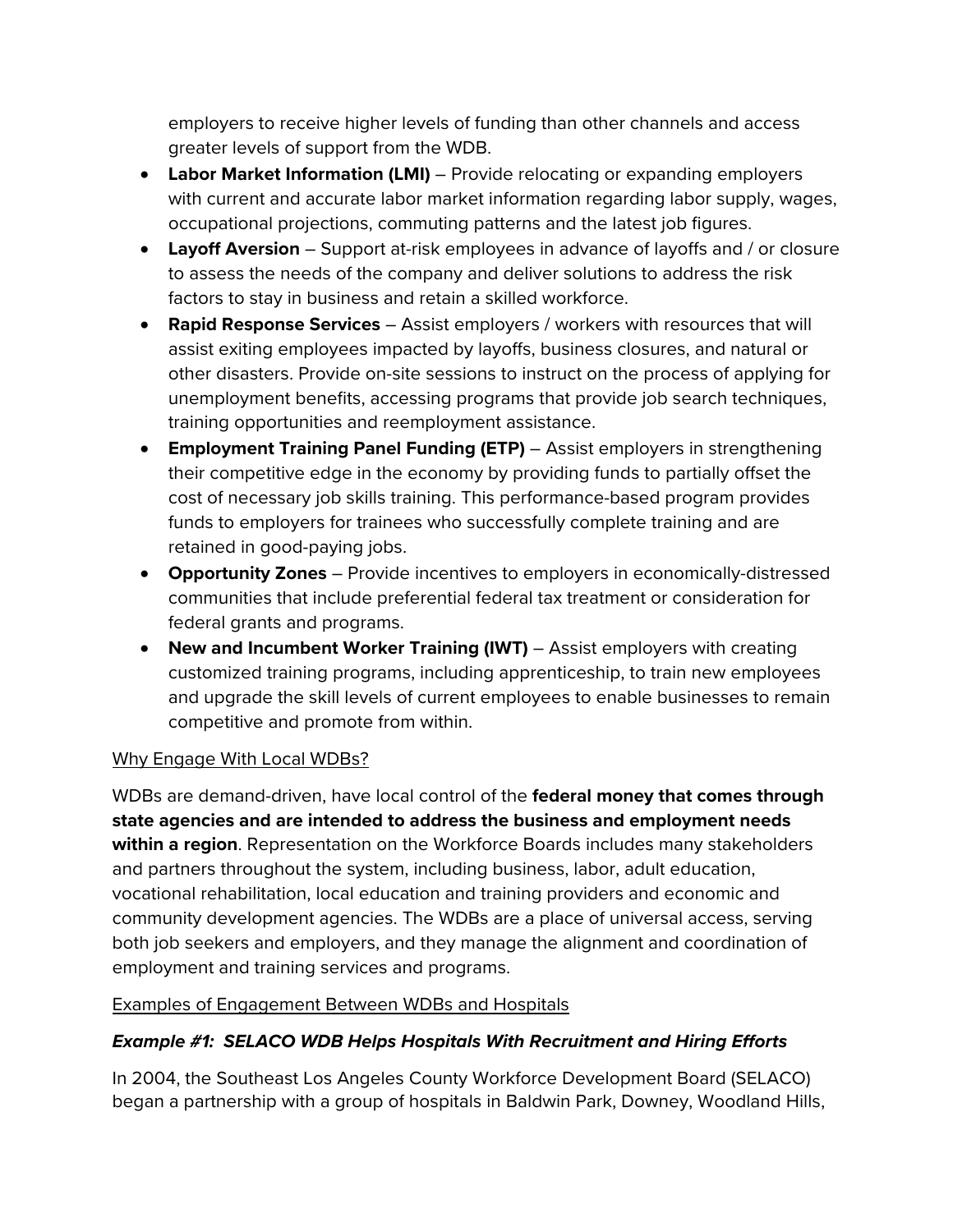Hollywood, West L.A., and Harbor City to help increase recruitment and hiring for several job categories with a special focus on nursing. SELACO developed and implemented a plan to deploy staff from its business services department to supplement the hospitals' recruitment, screening and staffing efforts.

Following the launch of the partnership, the facilities saw a rapid increase in new hires. After learning about a Department of Labor grant opportunity for \$1.6 million over three years, SELACO applied and was awarded the grant. Funds from the grant were used to help expand SELACO's existing services to include additional Southern California hospitals. The funds were also used to develop an **Intern Immersion Program** for registered nurses, a 10-week training program that creates an individualized training plan to address skills gaps. SELACO's staff screened and enrolled eligible interns into the On-the-Job Training (OJT) program*.* OJT is a critical resource as it allows businesses to hire new employees and provide training in skilled positions. For each new hire enrolled in an OJT program, the employer is reimbursed up to 50 percent of the hourly wage.

#### **Over the three-year grant period, the partnership was successful by multiple measures, resulting in 97 percent of nurses completing the program and 250 registered nurses hired.**

# *Example #2: South Bay Workforce Investment Board Helps Hospitals Access Training Funds*

The South Bay Workforce Investment Board (SBWIB) has assisted several hospitals in accessing California's Employment Training Panel (ETP), which provides funds to help upskill and further train existing staff. From helping hospitals complete applications to secure funds, to developing a customized training program, the SBWIB embraces comprehensive strategies to meet the needs of business for a skilled workforce, while creating opportunities for workers to prepare for and enter well-paid careers.

As hospitals grapple with increased demand for patient care, it is incumbent upon them to train and provide their workforce with new skills to meet emerging needs and demands. Understanding the importance of closing potential skills gaps, many hospitals have committed to retraining and upskilling their employees. This commitment comes with a price tag, of course. However, working with WDBs helps to minimize your costs.

# How to Connect With Your local Workforce Development Board

During this critical time of workforce shortages, HASC encourages member hospitals to engage with their local WDBs. The local boards are uniquely positioned to access state and federal funding that can be used to support your organization's workforce initiatives. They are experienced professionals who you will learn to value as important members of your own workforce development team.